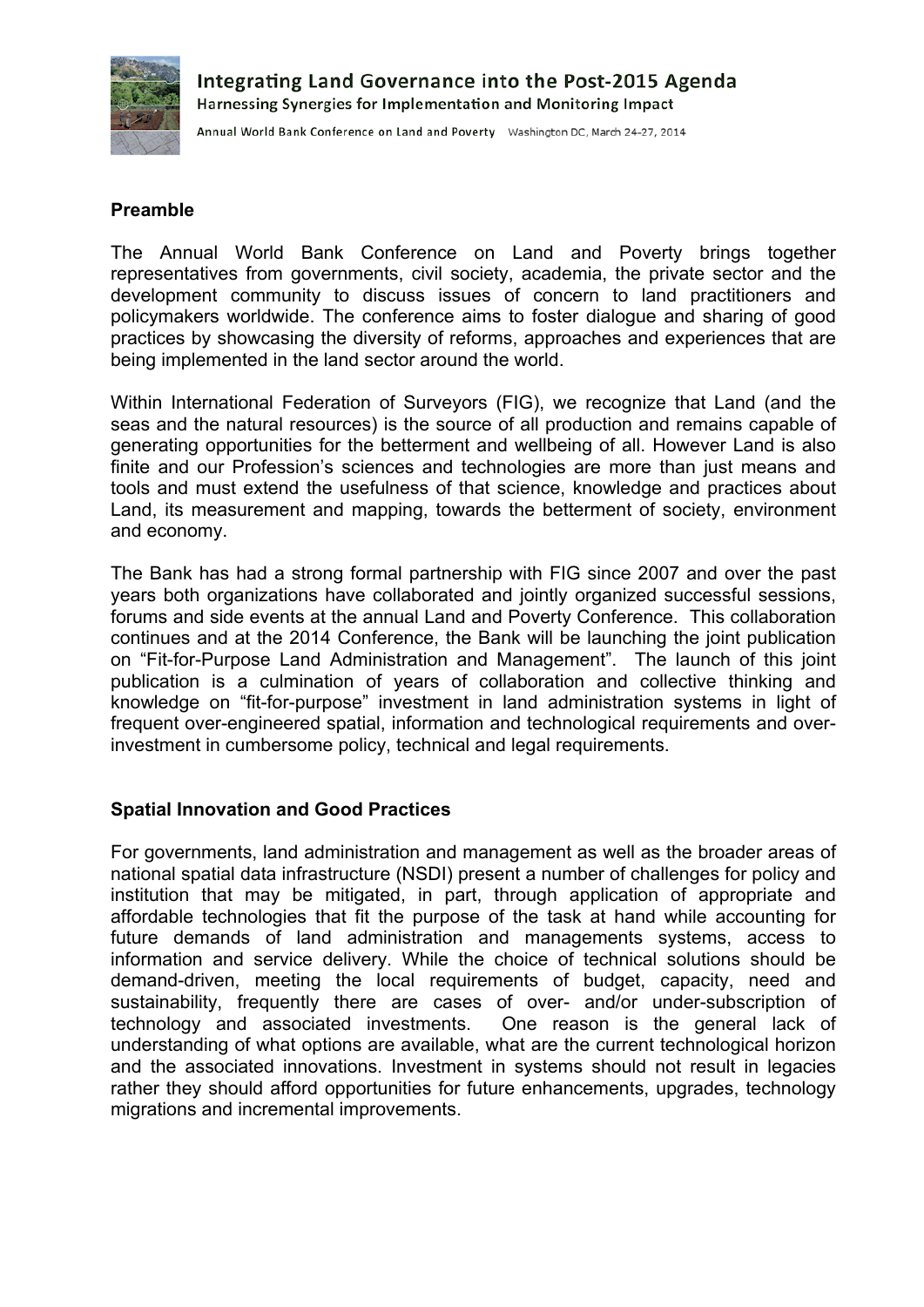

Technological innovations and advances that support and sustain land administration, surveying and mapping, natural resources management and kindred disciplines continue and will continue. Data collection via satellite, aerial and terrestrial platforms and sensors have all advanced, driving further innovation in applications for analyses and presentation of information. Access to information to improve governance, to develop investment and enhance services to citizens through geoportals is now key elements of the Spatial Enablement of Government and Societies (SEGS). Disaster management (preparedness and response), REDD+, Climate Change, Spatial Planning, compliance monitoring of concessions and so forth are all critical applications.

Spatial technologies supporting and sustaining land administration and management are increasing more modular, using standardized data models and leveraging off the cloud. There will be choices, between investing in customized or commercial-off-theshelf solutions. Both approaches have their risks and limitations. Spatial technologies and innovations have a contribution when considering integrating land governance into the Post-2015 Development Agenda.

The Bank and FIG has been given attention to the above issues and acknowledge that general awareness of current technological envelope, upcoming technological frontier, various and diverse innovations and creativity in applications and visualization, with the associated best and expertise practices are limited to a small minority particularly within the Bank. The Bank's move to Global Practices will no doubt see more demand for support in these areas and there will be a growing dependency on expertise in this arena.

## **Spatial Innovation and Good Practices in Land Administration Forum, 28th March 2014**

Immediately after the 2014 World Bank Land and Poverty Conference (March 24 - 27) a one-day 'Spatial Innovation and Good Practices' forum will be jointly convened by the Bank and FIG on 28<sup>th</sup> March 2014. The Forum will be open to all registered participants to the Conference but prior notification of attendance will be requested. The Forum will cover a number of themes focusing on the contribution of spatial technologies and practices to support the Post-2015 Development Agenda. These themes include data collection, data management, data access, data and information sharing, analysis and analytics, visualization and presentation and delivery systems and services particularly when considering the challenge in locating, connecting and delivering information with both geographic and temporal context from differing scales and sources to governments and societies.

The Forum intends to draw upon appropriate examples/case studies and outline good spatial practices to explain them. Current practices will be discussed, spatial technologies and practices that are applied explained and innovation and advancement explored, all aiming to achieve the desired results that will fit the purpose for the Post-2015 "World We Want".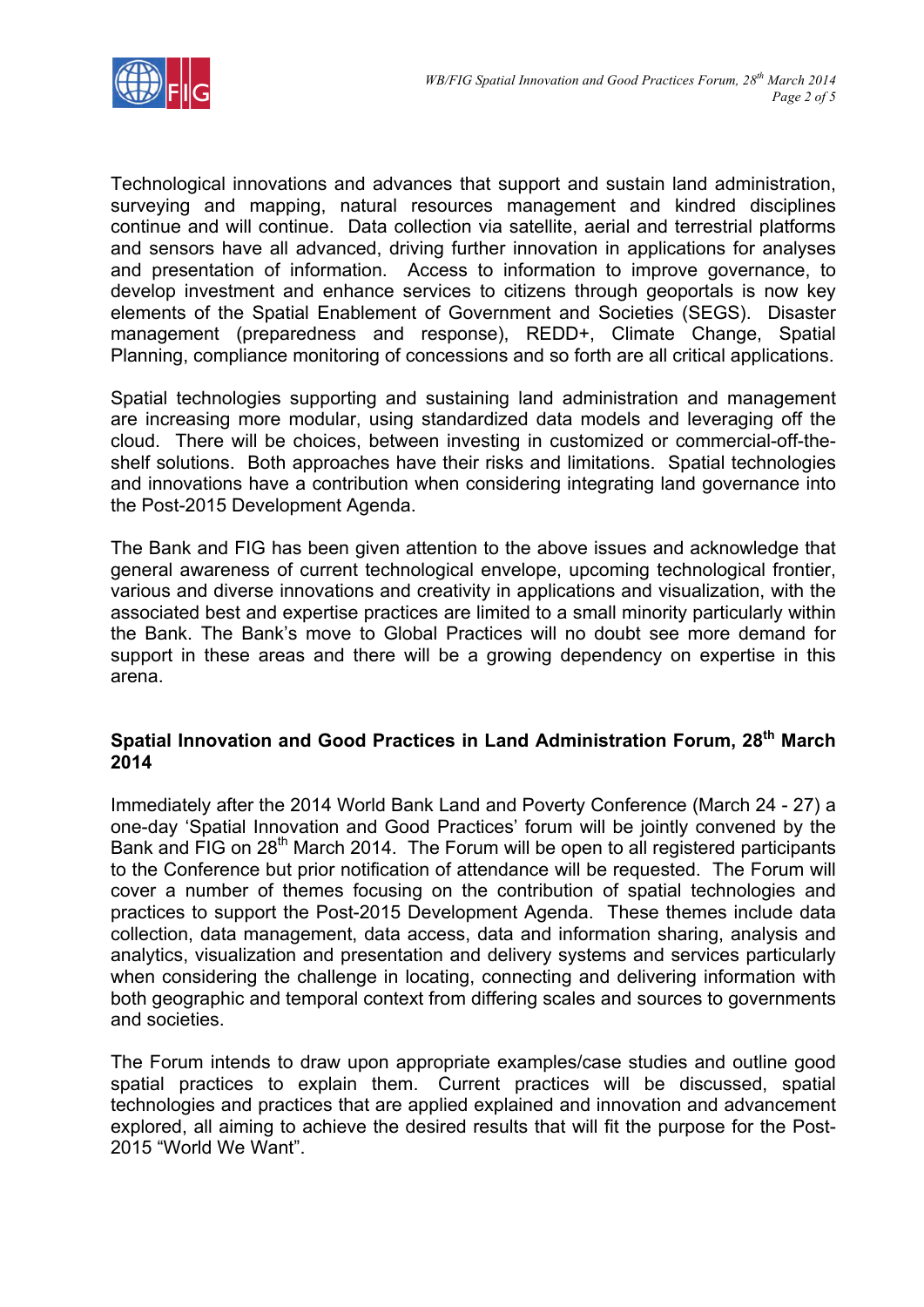

## **Outline Program**

The Spatial Innovation and Good Practices Forum jointly convened by the World Bank and FIG with the support of key partners and stakeholders aimed to explore appropriate and affordable spatial technologies, spatial innovations and good practices that will definitively contribute towards integrating land governance into the Post-2015 Development Agenda.

| 08:00-08:50     | Coffee and Registration                                                                                                                                                                                                                                                                                                                                                                                                                                                                                                                                                |
|-----------------|------------------------------------------------------------------------------------------------------------------------------------------------------------------------------------------------------------------------------------------------------------------------------------------------------------------------------------------------------------------------------------------------------------------------------------------------------------------------------------------------------------------------------------------------------------------------|
| $08:50 - 10:30$ | <b>Session #1: Opening</b><br>Geospatial<br><b>Information</b><br>"Global<br><b>Management</b><br>and<br><b>Post-2015</b><br><b>Development Agenda"</b><br>Chairman: CheeHai TEO, FIG (5 mins)<br><b>KEYNOTE:</b><br>Vanessa Lawrence, Director General and Chief Executive, Ordnance<br><b>Survey, United Kingdom</b><br>"The role of authoritative data and challenges for national mapping and land                                                                                                                                                                 |
|                 | agencies in fulfilling the needs of regional, national and global development"<br>$(30 \text{ mins})$<br>Lead Presentations:<br>#1<br>Dr. Bob Ryerson, Kim Geomatics Corporation, Canada<br>"Why Where Matters in the Post-2015 World" (20 mins)<br>Ms Lea Shanley, Woodrow Wilson Center, United States<br>#2<br>"Integrating Land Governance into the Post-2015 Development<br>Agenda: Spatial Innovation, Volunteered data and information<br>and need for avoidance of duplicative efforts (map it once-use it<br>many times)." (20 mins)<br>$Q$ and A $(20$ mins) |
|                 | Summary by Chairman: (5 mins)                                                                                                                                                                                                                                                                                                                                                                                                                                                                                                                                          |
| $10:30 - 10:50$ | <b>Break</b>                                                                                                                                                                                                                                                                                                                                                                                                                                                                                                                                                           |
| $10:50 - 12:30$ | Session #2:<br>"New Developments in Geospatial Technology to Support Innovative<br>Land administration and Management"                                                                                                                                                                                                                                                                                                                                                                                                                                                 |
|                 | Chairman: Robin McLaren, Director, Knowedge Ltd (5 mins)<br>#1<br>Ed Parsons, Google<br>"Delivering Spatial Data to World: Web data for ALL"<br>#2<br><b>Brent Jones, ESRI</b><br>"Delivering Geographic Information for ALL"<br>#3<br>Omar-Pierre Soubra, Trimble Navigation<br>"Measurement, Positioning, Mapping and Point Clouds"                                                                                                                                                                                                                                  |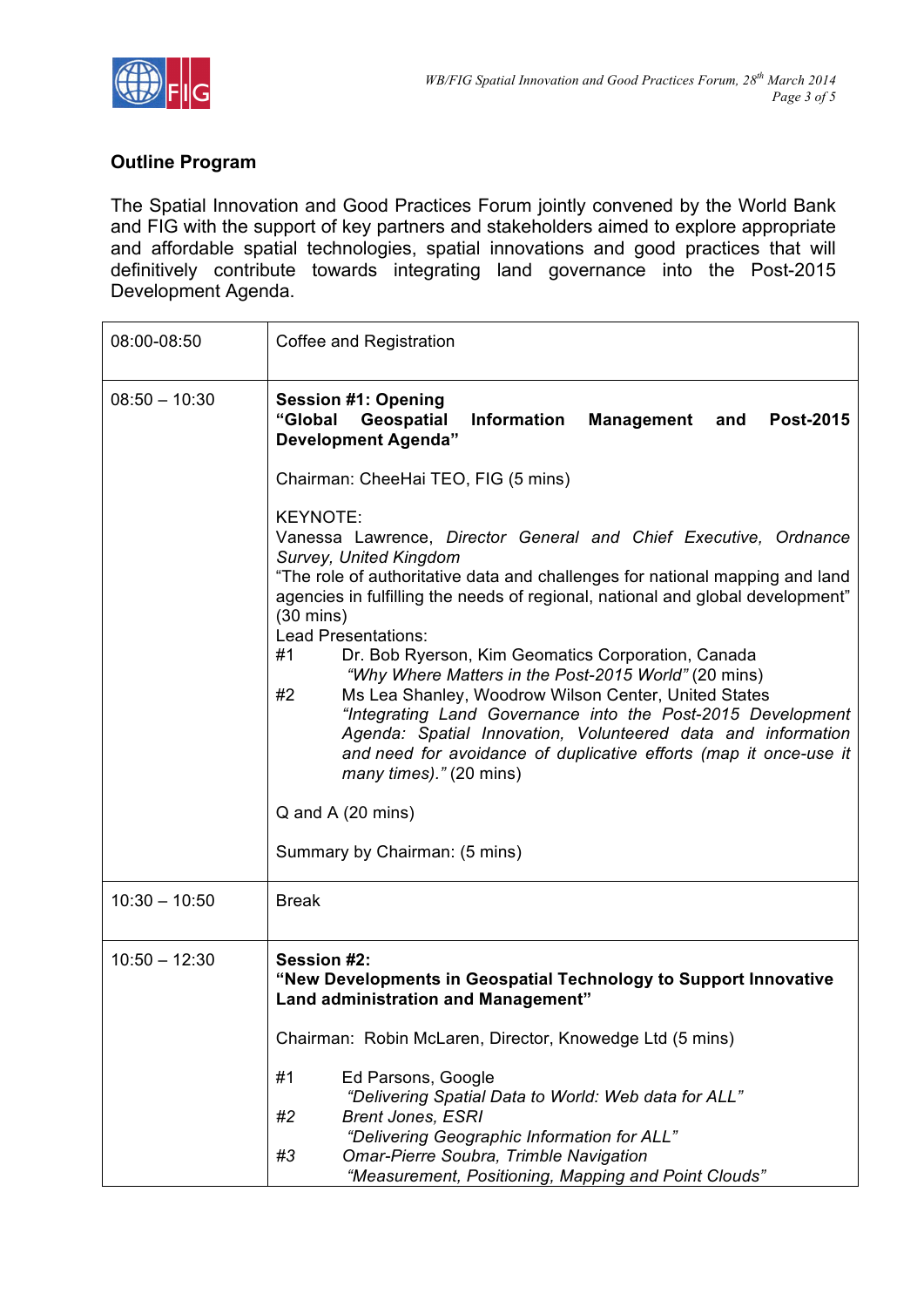

|                 | #4<br>Kumar Navulur, Digital Globe<br>"Space imageries: Resolutions, Currency, Relevance"<br>Steve Hagan, Oracle<br>#5<br>"Petabytes, Exabytes, zettabytes, yottabytes: Big Spatial Data"<br>(70 mins - Time per presenter will be allocated once # of speakers are<br>finalized)<br>Q&A (20 mins)<br>Summary by Chairman: (5 mins)                                                                                                                                                                                                                                                                                                                                                                                                                                            |
|-----------------|--------------------------------------------------------------------------------------------------------------------------------------------------------------------------------------------------------------------------------------------------------------------------------------------------------------------------------------------------------------------------------------------------------------------------------------------------------------------------------------------------------------------------------------------------------------------------------------------------------------------------------------------------------------------------------------------------------------------------------------------------------------------------------|
| $12:30 - 13:30$ | Lunch                                                                                                                                                                                                                                                                                                                                                                                                                                                                                                                                                                                                                                                                                                                                                                          |
| $13:30 - 15:00$ | <b>Session #3:</b><br>"What are the spatial innovation and good practices that will unlock<br>the wealth of information in support of Post-2015 Development<br><b>Agenda" - Panel Session</b><br>Facilitator: Greg Scott, Advisor, UNGGIM (to also address UN initiative on<br>GGIM, its current challenges and role in Post-2015 Development Agenda)<br>$(10 \text{ mins})$<br>Panelists:<br>#1<br>Mark Reichardt, OGC<br>#2<br>The Dzung, Vietnam<br>Robin Mclaren, Knowedge Ltd<br>#3<br>#4<br>Neil Pullar, FAO<br>Stig Enemark, Honorary President FIG<br>#5<br>(each will get 5-7 mins to address the sessions' focus/sub-theme, rest of the<br>time will be interaction between facilitator, panelists and the audience.) (70<br>mins)<br>Summary by Chairman: (10 mins) |
| 15:00-15:20     | Coffee                                                                                                                                                                                                                                                                                                                                                                                                                                                                                                                                                                                                                                                                                                                                                                         |
| $15:20 - 17:00$ | Session #4:<br>"Spatial innovation and good practices that will unlock the wealth of<br>information in support of Post 2015 Development Agenda"<br>Chairman: Brent Jones, ESRI (5 mins)<br>An Open Forum on good country-level spatial innovations, lessons and<br>experiences and good practices that are unlocking the wealth of information<br>that will support the Post 2015 Development Agenda with interventions from<br>participants from Republic of Korea, Vietnam, The Netherlands and<br>Indonesia.                                                                                                                                                                                                                                                                |